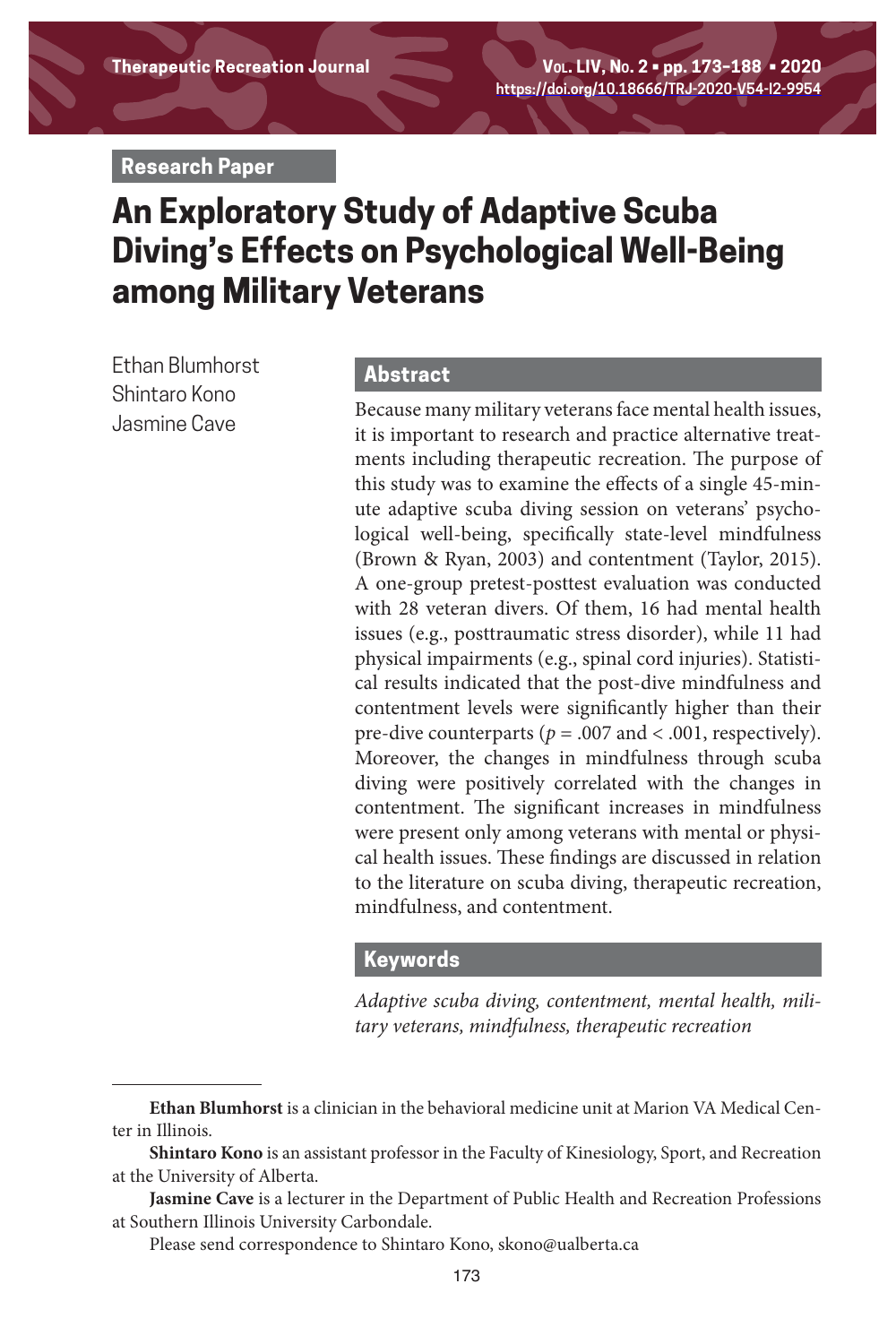Military veterans face increased risks of mental health issues (e.g., Hoge et al., 2007; Seal et al., 2009). For instance, Seal et al. found 36.9% of Iraq and Afghanistan veterans received a diagnosis of mental illness, such as posttraumatic stress disorder (PTSD), anxiety disorder, or depression. This number is substantially higher than that in the general population (e.g., 4.3% of United States [U.S.] adults experienced serious mental illness in 2016; National Institute of Mental Health, 2017). Although there are traditional psychiatry treatments (e.g., cognitive behavioral therapy, exposure therapy) for veterans with mental illness, only a quarter to half of them voluntarily seek these services partly due to associated stigma (e.g., Hoge et al., 2004; Schottenbauer et al., 2008). Moreover, roughly 25% of veterans who pursued psychiatric treatments drop out (e.g., Hoge et al., 2014). Further, 30 to 60% of veteran psychiatry patients do not report significant improvements in their mental health (e.g., Bradley et al., 2005; Hoge et al., 2014). Thus, the Veteran Affairs/Department of Defense Clinical Practice Guideline for the Management of Posttraumatic Stress Disorder and Acute Stress Disorder Work Group (2017) recommends the use of and research on complementary treatments including recreation.

Research in the field of therapeutic recreation (TR) has examined what type of recreation activities help veterans cope with mental health issues and improve their psychological well-being (van Puymbroeck & Lundberg, 2011). Many activities studied in the past involve outdoor recreation, such as river running (Dustin et al., 2011) and camping (Lundberg et al., 2016). One outdoor recreation activity that has become increasingly popular among veterans is scuba diving (Miller, 2014), as the activity offers psychological benefits (e.g., positive distraction), physical benefits (e.g., freer movement in water), and social benefits (e.g., camaraderie based on the buddy system) (Morgan et al., 2019).

With regard to mental health, the movements of positive psychology and strengthsbased approaches in TR have emphasized the importance of enabling individuals to achieve and maintain positive psychological states, as much as remedying and preventing negative issues (e.g., Anderson & Heyne, 2016; Hood & Carruthers, 2016). A concept consistently noted in these strengths-based TR models is mindfulness or "the state of being attentive to and aware of what is taking place in the present" (Brown & Ryan, 2003, p. 822). A part of mindfulness is acceptance of a situation without judgments, it is naturally linked to contentment or a low-arousal positive emotional state characterized by one's perception of completeness and satisfaction with current situations (Cordaro et al., 2016). Both mindfulness and contentment seem highly relevant to veterans with mental health issues, because veterans might struggle with, for example, engaging with present experiences due to flashbacks of past traumas and feeling complete because of their impairments. Thus, the purpose of this study was to examine the effects of adaptive scuba diving on psychological well-being outcomes—state-level mindfulness and contentment—among U.S. veterans.

# **Literature Review**

## Therapeutic Benefits of Scuba Diving

Scuba diving is a recreational activity that is associated with adventure tourism (Fuchs, Reichel, & Shani, 2016). As with many adventure activities, scuba can be perceived as dangerous by those unfamiliar with the activity. The elements which create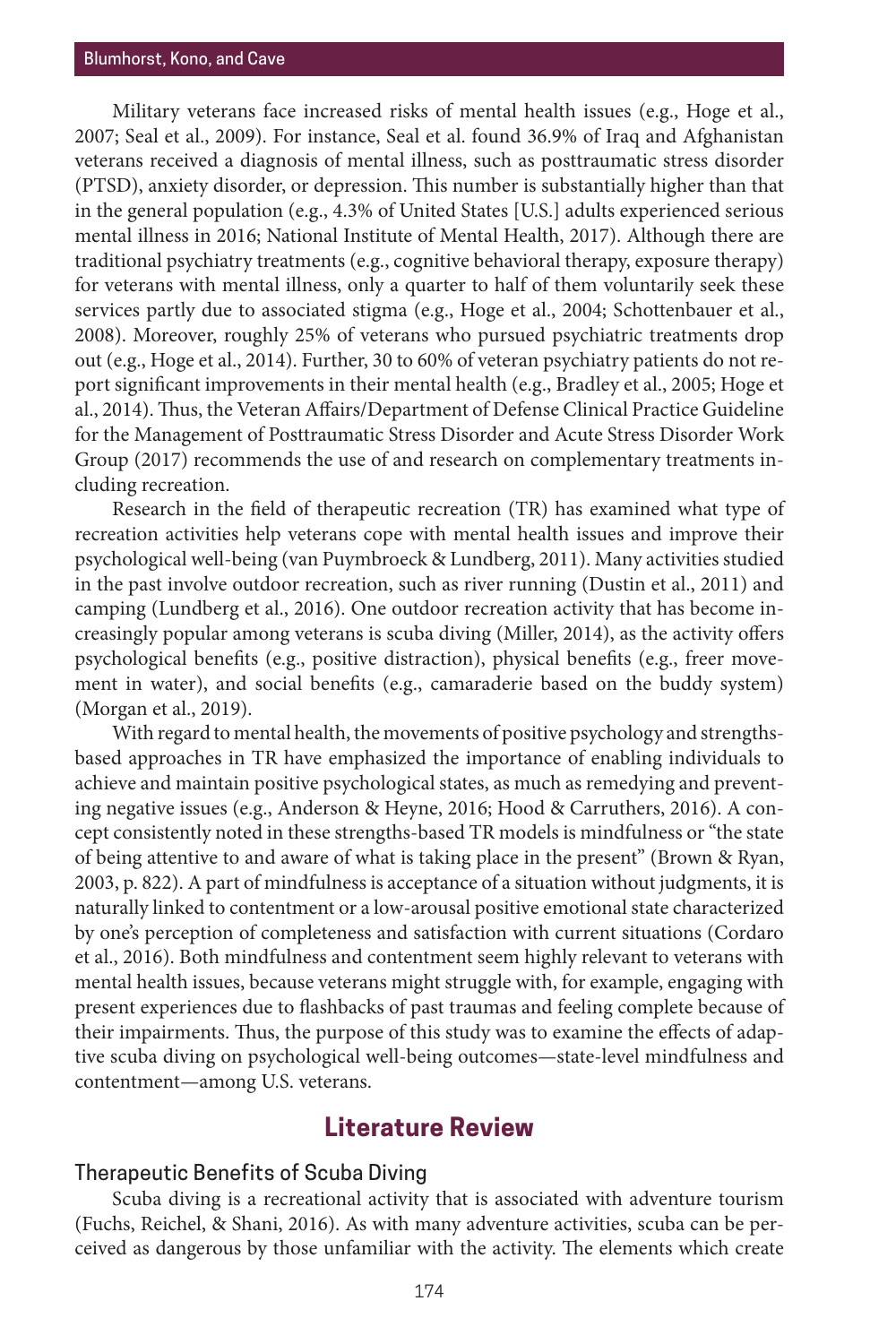perceived danger include pressure, breathing conditions, visibility under water, and participant orientation under water (Patkiewicz, 2015). Having these risk factors noted, it is not necessarily the perceived risks or excitement that drive most scuba divers to continue their participation in this activity (Dimmock, 2009). Scuba diving also has various inherently therapeutic benefits.

#### *Psychological Benefits*

Many scuba divers participate to find a sense of peace, tranquility, and calm (Fuchs et al., 2016). Scuba divers must breathe with a steady, slow, and deep breathing technique (Beneton et al., 2017). This type of diaphragmatic breathing is associated with increased heart rate variability and lower levels of stress (Beneton et al., 2017). Once divers control their breathing and maintain a calm state, they are able to remain underwater for longer periods of time (Strandvad, 2018). When underwater, divers will be in an environment that is silent, except for the sound of their own breathing. If divers are breathing with slow and steady breaths, they will produce a rhythmic background noise. This steady sound, absent of other sounds, provides a focus point for a meditative experience (Straughan, 2012). Divers often report that the comfort they experience in the water provides distance from their daily stressors (Dimmock, 2009). This cognitive distance also allows divers to be fully present during their diving activities (Beneton et al., 2017).

#### *Physiological Benefits*

The water offers opportunities that are not found anywhere else. Divers are touched by the pressure of the water on every inch of their body. This pressure or texture provides a sense of weightlessness (Dimmock, 2009) or freedom for individuals who may not have much bodily freedom in their daily lives. This immersive experience alters divers' perceptions. They have the freedom to change their body's axis in a variety of ways. One way is to move their body onto a horizontal plane, emulating the feeling of flight (Straughan, 2012). Although unpublished, a pilot study of scuba diving's effects on veterans with spinal cord injuries (SCI) reported that veteran divers felt the improvement in sensing light touch by 10%, and their muscle spasticity decreased by 15% (Miller, 2014).

#### *Social Benefits*

Scuba diving provides other opportunities not found in traditional meditation or mindfulness activities. Scuba diving has a unique set of required equipment (e.g., a diving suit, goggles) that serves as a group identifier. For an individual with a disability, this new label of being a scuba diver can be just as freeing as the act of diving itself. Divers become part of a dive community (Dimmock, 2009). Social comfort gained from diving is expressed strongest in the relationship between dive buddies (Dimmock, 2009). Dive buddies look after each other, and ensure mutual safety when diving. This promotes group responsibility that may not be possible outside of the dive experience (Patkiewicz, 2015).

#### *Adaptive Scuba Diving*

Adaptive scuba diving allows individuals with various disabilities, such as SCI and amputations, to dive as independently and safely as possible. Although learning of diving-related foundational knowledge remains the same, technical training is ad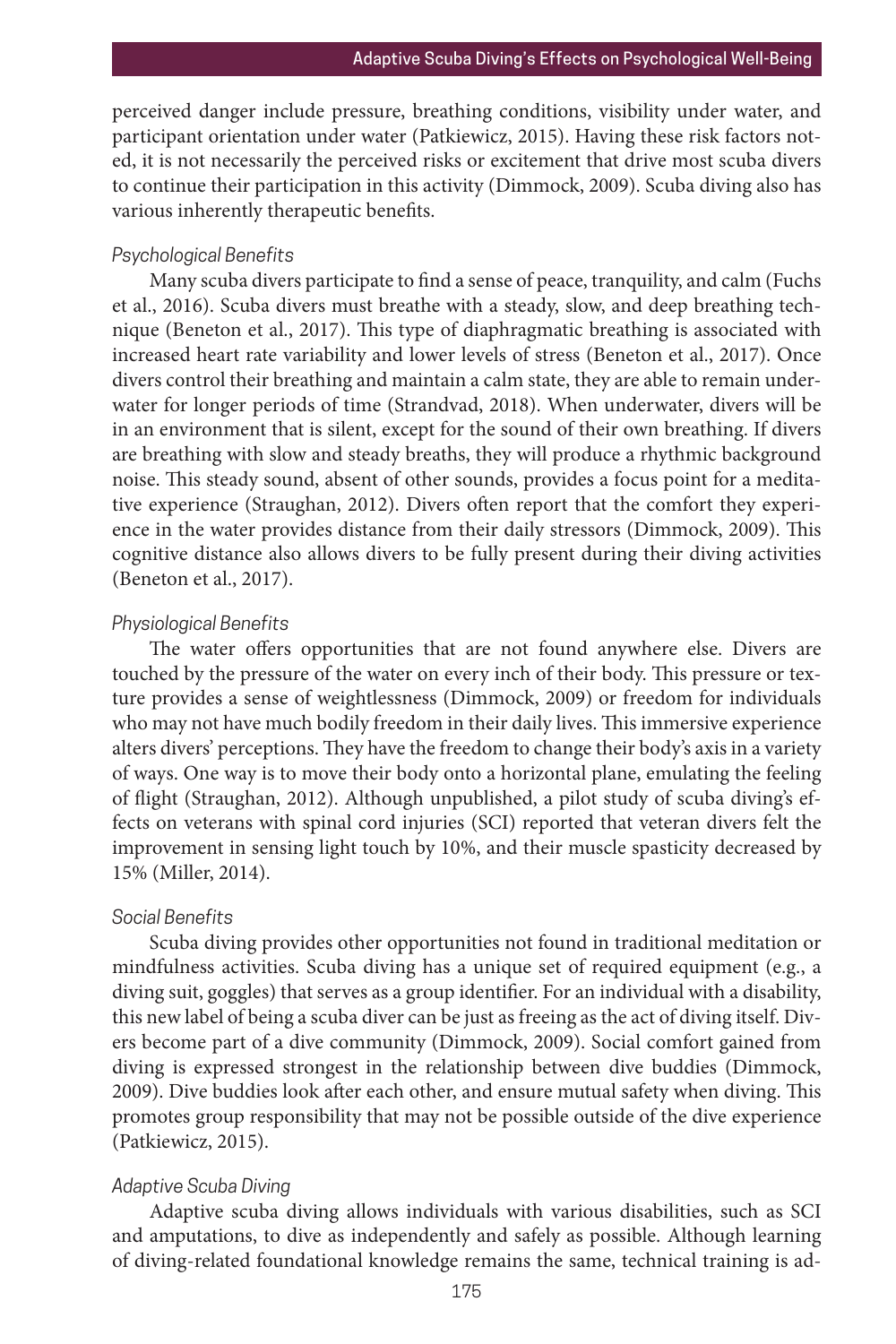justed depending on individual needs. For example, a veteran with a single-leg amputation would be trained to balance and accelerate the body with the other leg. Someone with paraplegia would be accompanied with a scuba buddy(ies) and might use webbed gloves to efficiently propel and balance the body only with upper limbs. If individuals have limited fine motor control in their hands, they would learn an adaptive version of hand signals to communicate with others under water. For divers with PTSD, diving instructors inform them of potential reminders of their traumatic experiences (e.g., mechanical sounds of a boat, darkness of water) before going on a diving trip. Divers who take medications for their mental conditions receive individualized lists of potential issues (e.g., antidepressants may cause drowsiness and exacerbate decompression sickness). Instructors and buddies should closely monitor divers with mental health issues for potential episodes under water and prepare immediate exit plans. There are nonprofit organizations in the U.S. that provide adaptive scuba diving programs specifically for veterans, such as Lifewaters and Dive Warriors.

Morgan et al. (2019) conducted a mixed-methods study with 15 veterans with disabilities (e.g., SCI, amputation) in the United Kingdom (U.K.) who participated in adaptive scuba diving. The quantitative data were derived through retrospective surveys using the General Health Questionnaire-28 (GHQ-28). In terms of psychological benefits, there were, on average, 3.7- and 3.9-point improvements in veterans' anxiety and depression symptoms. Their qualitative interview results suggested the diving experience facilitated feelings of self-confidence, purpose and goal, and emotional calm. With regard to physiological benefits, Morgan et al. observed the average 3-point improvement in the somatic component of the GHQ-28. Specifically, veterans with limb amputation and associated chronic pain perceived absence of pain during diving. Lastly, as to social benefits, Morgan et al.'s study demonstrated that veteran divers reported the average 3.7-point increase in their social functioning through their diving experience. Their interview data also revealed that veterans valued camaraderie among divers as it resembled their military relationships. To the best of our knowledge, Morgan et al.'s study is the first published research regarding adaptive scuba diving's effects on veterans' well-being. However, their study was limited by a very small sample size  $(N = 15)$ and lack of baseline assessment. Moreover, Morgan et al.'s work was conducted in the U.K., and thus, the applicability of their findings to the U.S. context remains unknown.

## Mindfulness and Contentment among Veterans

#### *Mindfulness among Veterans*

Recently, mindfulness has been actively studied within the population of veterans with PTSD (Boyd, Lanius, & McKinnon, 2018; Vujanovic et al., 2011). There are statelevel and trait-level mindfulness, and they are distinct from each other. Whereas the former is a momentary state in which individuals attend to their internal stimuli (e.g., thoughts, feelings, breathing, pain) and external stimuli (e.g., nature, others) without judgments, the latter is one's disposition to experience this state over time (Brown & Ryan, 2003). Existing research has utilized a mindfulness intervention that usually integrates behavioral modifications (e.g., breathing, meditation) and psycho-education. This body of knowledge is relevant to this current study because research also suggests that scuba diving involves mindful experiences (e.g., Beneton et al., 2017; Dimmock, 2009; Strandvad, 2018). Boyd et al.'s review summarized 11 studies that consistently showed positive effects of mindfulness interventions among veterans with PTSD, in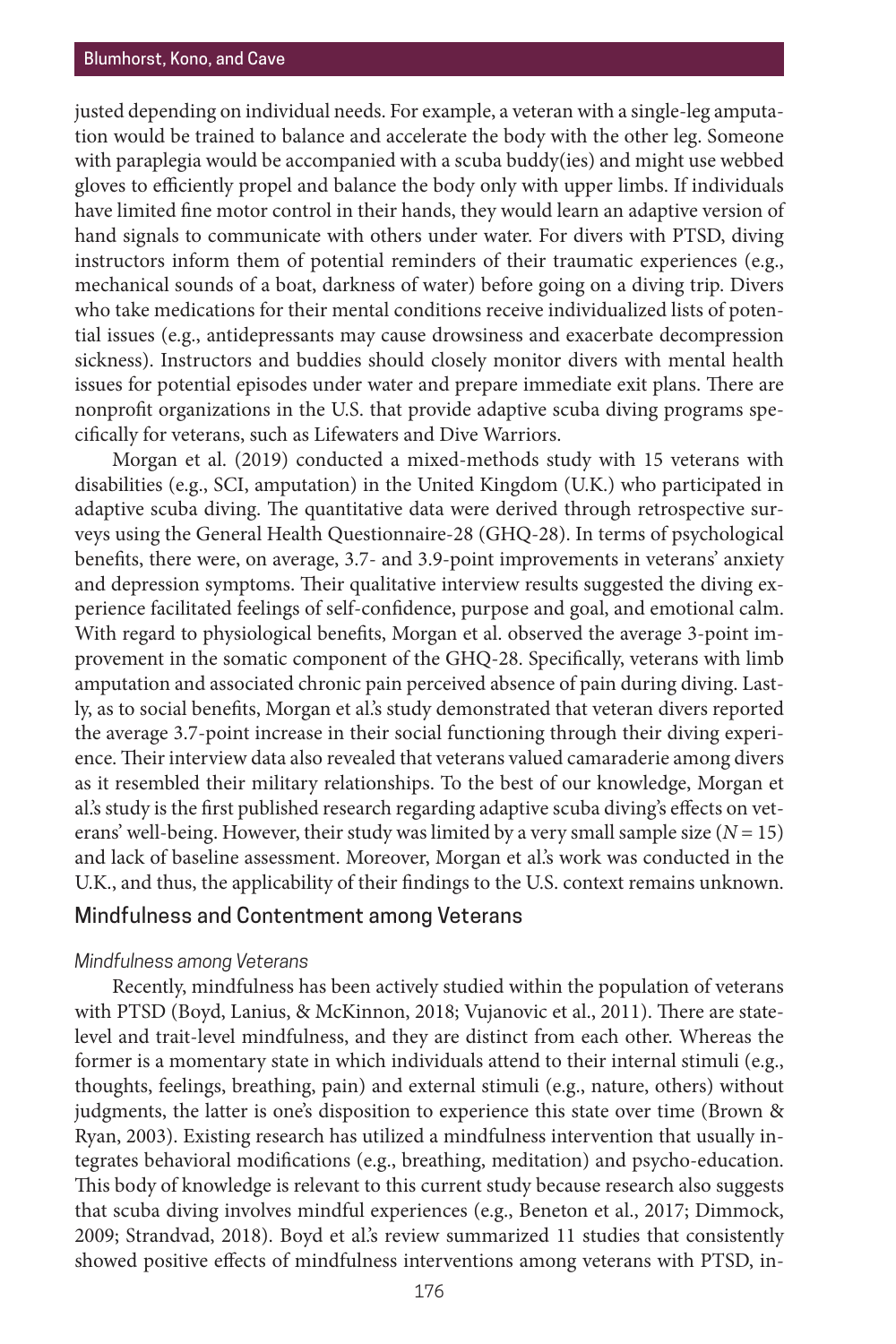cluding reduced PTSD symptoms (e.g., Kearney et al., 2016), increased mindfulness traits (e.g., Bormann et al., 2014; Stephenson et al., 2017), and improved quality of life (e.g., Polusny et al., 2015). From a neurobiological perspective, Boyd et al. also explained that mindfulness interventions affect activation of brain regions influenced by PTSD, specifically the prefrontal cortex associated with planning complex cognitive behaviors such as executive function and expression of appropriate social behavior. Evidence also suggests that mindfulness-based therapies may be effective in reducing activity in the limbic regions that house the amygdala and play a key role in processing emotions, ergo may effectively mitigate intrusive thoughts and hyper-arousal symptoms (Marchand, 2014).

Colgan et al.'s (2016) study is worth singling out as their qualitative data provided detailed insights into the relationship between PTSD symptoms and mindfulness practices. The researchers conducted an experimental study with veterans with PTSD using two experimental groups with different mindfulness practices (body scan meditation or BS, and mindful breathing or MB) and two control groups. Six themes emerged, with present moment awareness being the first. Participants in the BS group showed the most notable increase in awareness, but those in the MB group also described their enhanced ability to return to the moment when beginning to think about the past or future. Increased emotional non-reactivity, another theme, was evident in the two mindfulness groups (BS and MB), meaning that although PTSD was still present, their reactions to symptoms had changed in a positive manner. Other emergent themes were nonjudgmental acceptance, decreased physiological arousal and stress reactivity, increased active coping skills, and greater relaxation, with BS and MB groups once again showing the most positive outcomes.

## *Contentment among Veterans*

Compared to mindfulness, contentment has been less studied in the general population (Cordaro et al., 2016) as well as among veterans. However, contentment as one's perception of completeness and satisfaction with current situations *despite* ongoing issues including disabilities, may have strong theoretical and practical implications in the veteran population (Cordaro et al., 2016). Indeed, Segal and Lane (2016) proposed a conceptual model of well-being designed for female service members, in which they recognized the importance of contentment. Contentment has also been theoretically linked to mindfulness, because the non-judgmental acceptance and present moment orientation within mindfulness principles help people be aware and appreciative of what they have in their daily life rather than pursuing what they do not have (Cordaro et al., 2016). Taylor (2015) provided empirical support for this claim in the general population. At trait-level, mindfulness and contentment were positively correlated with each other, while participants in a meditation experimental group reported significantly improved state-level contentment. There are also a few studies that examined impacts of outdoor activities on contentment among veterans. Anderson, Monroy, and Keltner (2018) noted that veteran participants in their rafting-based experiment reported a high level of contentment (*M* = 7.55 on the scale of 0 to 10). Greenleaf and Roessger (2017) documented an increase in life contentment among veterans who engaged in care farming, which is a therapeutic use of farms, farm animals, and agricultural landscapes.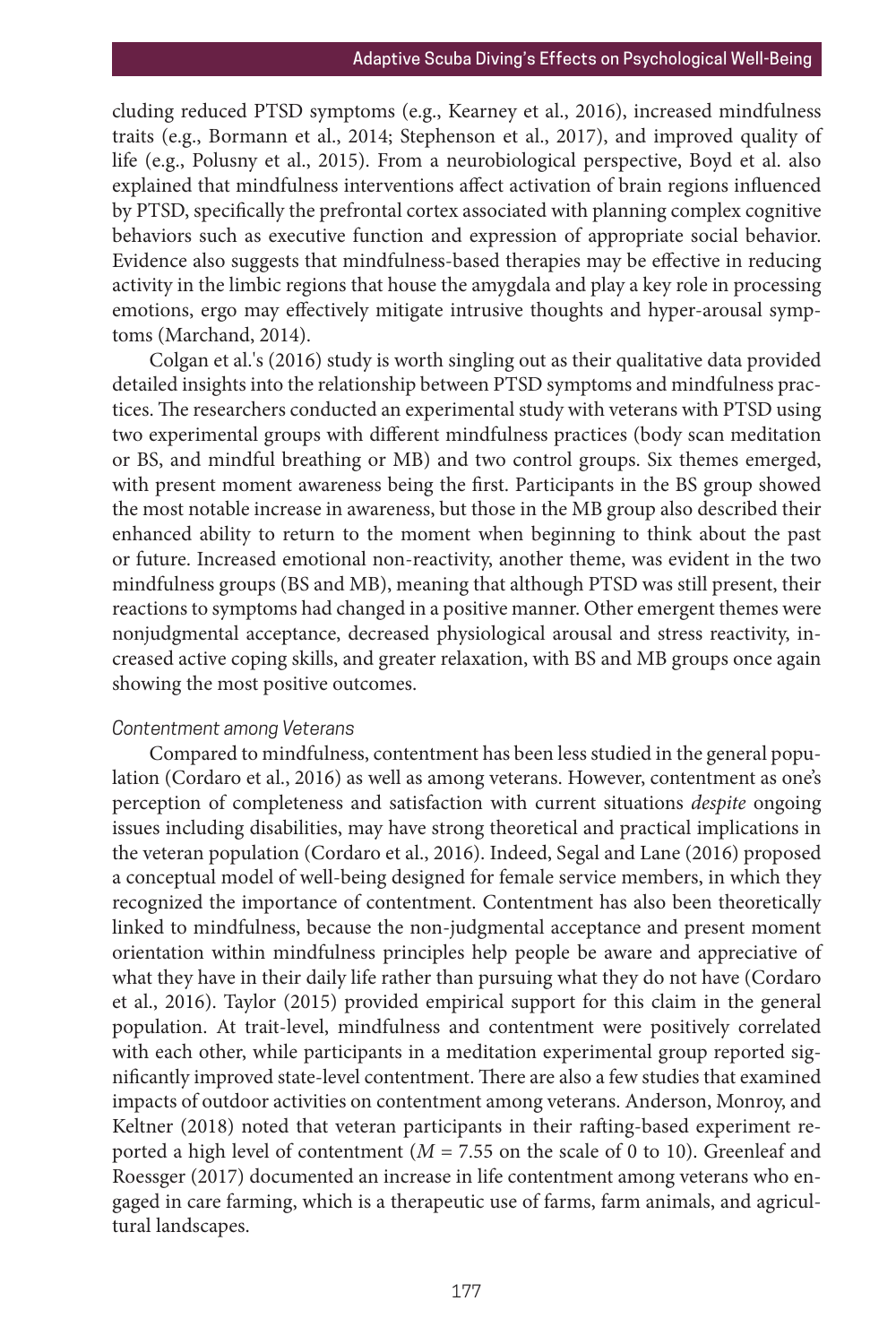## Summary, Gaps, and Hypotheses

The above literature review suggests that scuba diving may be a recreation activity that has a broad range of therapeutic outcomes (e.g., Beneton et al., 2017; Dimmock, 2009; Patkiewicz, 2015). Moreover, both mindfulness and contentment have been recognized as integral parts of veterans' psychological well-being (e.g., Boyd et al., 2018; Segal & Lane, 2016). However, to the best of our knowledge, no study except for Morgan et al.'s (2019) work in the U.K. has examined the therapeutic effects of adaptive scuba diving on veterans' mental health. Moreover, Morgan et al.'s study was limited by its use of retrospective data collection and a small sample. The current study was aimed at filling this gap in the literature. The purpose was to examine the effects of adaptive scuba diving on state-level mindfulness and contentment among U.S. veterans. Specifically, the following hypotheses were tested:

- $\rm H_i$ : Participating in adaptive scuba diving increases state-level mindfulness among veterans.
- $\rm{H}_{2}$ : Participating in adaptive scuba diving increases state-level contentment among veterans.
- $H_3$ : Changes in state-level mindfulness through adaptive scuba diving are positively correlated with those in state-level contentment among veterans.
- $H_4$ : The positive effects of adaptive scuba diving on state-level mindfulness and contentment are heightened among veterans with disabilities compared with their able-bodied counterparts.

# **Method**

To test these hypotheses, a study with the one-group pretest-posttest design was conducted (Riddick & Russell, 2015). Participants went through only one scuba session for this study that took on average 45 minutes, and pre- and post-assessments occurred within 15 minutes before the beginning and after the end of the session, which made total session time range from 55 to 75 minutes. Using the pretest-posttest design meant we did not have a control group, which limits causal implications; however, we did so because it remains unknown what in the scuba diving experience causes the hypothesized changes in psychological well-being and we could not determine what would make a meaningful control activity. For instance, if it was conscious breathing through a regulator that increased mindfulness, a control activity could be to watch a scene of underwater environment on a television screen. Contrarily, if it was an intriguing underwater environment that improved mindfulness, the control activity of watching the underwater scene on a screen would be problematic. The one-group pretest-posttest design has been considered suitable for exploratory studies (Patten, 2012; Riddick & Russell, 2015), like the current project. Moreover, the one-group design had an advantage in terms of maximizing a sample size rather than splitting it into experimental and control groups. Research ethics approval was obtained.

# Sampling and Intervention

Between June and September 2018, a paper-and-pencil survey was conducted with 28 veterans before and after an adaptive scuba diving session offered by Lifewaters, a nonprofit scuba diving organization focused on veterans with disabilities. To be included, participants had to self-identify as a U.S. military veteran. The first author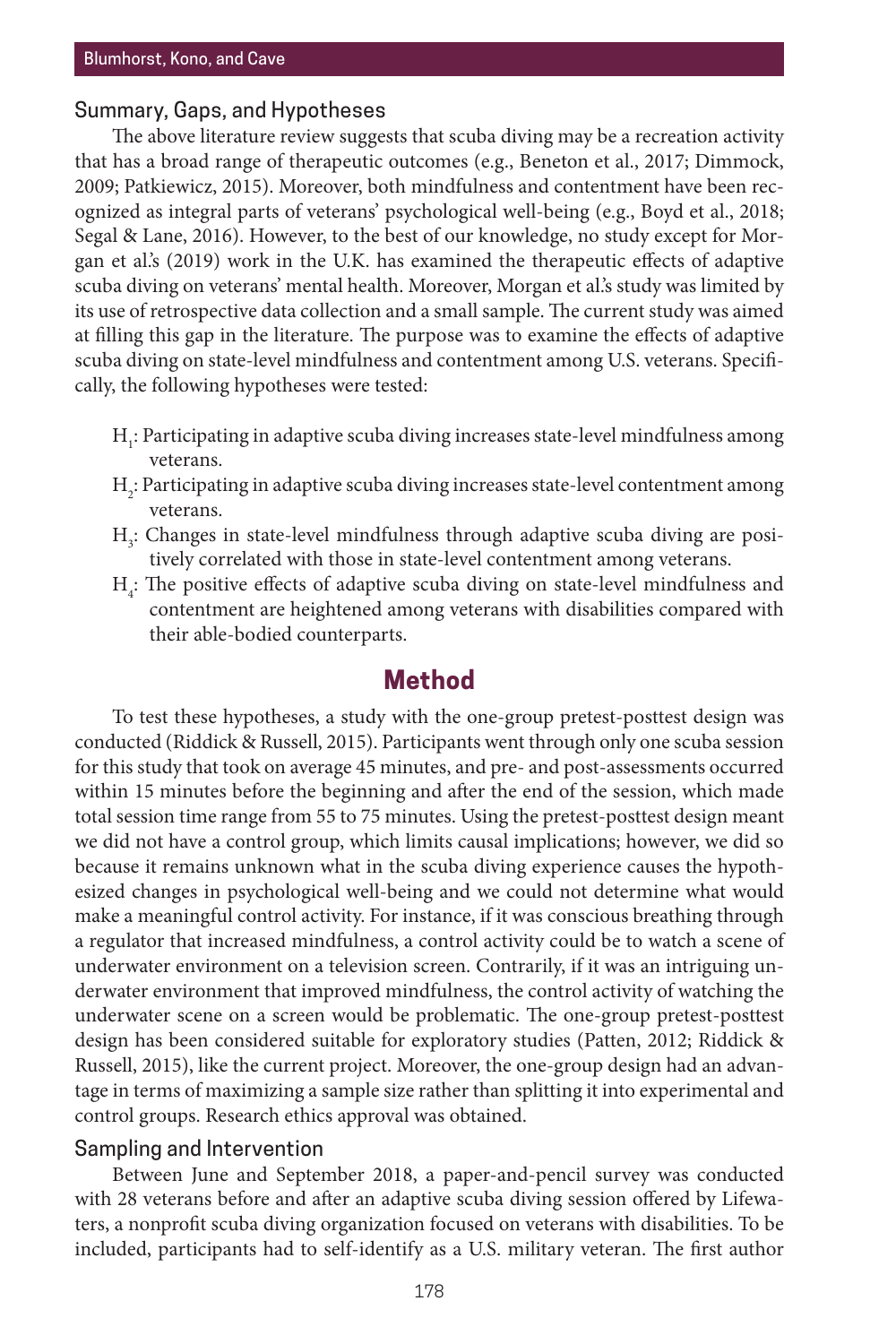collected data over nine diving sessions during five data collection trips, where he explained the study's purpose including mention of mindfulness and obtained written consent from veterans who agreed to participate in this study. He is a Certified Therapeutic Recreation Specialist (CTRS), certified open water diver, as well as Scubility Dive Buddy certified by the Scuba Diving International. He is also a veteran himself, which may have helped in forming rapport with potential participants.

The sessions for data collection took place in three distinct types of environments: open ocean, quarry, and large-scale aquarium tank. Each scuba dive group consisted of a certified Divemaster instructor and three to five veteran divers (and buddies if the veterans had a major physical impairment). All of the participants had minimum 8 to 16 hours of scuba diving experience in controlled pool setting and/or open water prior to the data collection. During the approximately 45-minute diving session, each group practiced and checked several diving skills while exploring underwater attractions (e.g., fish, coral, sunken airplane in a quarry). The first author administered the survey within 15 minutes or less before and after the dives. The paper questionnaire and pens were circulated among a group of several veteran divers, while they were waiting on their boat or beside an aquarium tank, and were collected as they completed the survey. Additionally, the first author also assisted divers before (e.g., wearing a tank) and after (e.g., coming up on a boat) and waited during the diving session, except for the ocean setting in which he also dove.

#### Instruments

## *State-Level Mindfulness*

The current study focused on state-level mindfulness because (a) trait-level mindfulness is more stable over time and would not be substantially impacted by a 45-minute activity and (b) changes in state-level mindfulness were found to carry over into their trait-level counterparts in the long run (Kiken et al., 2015). Brown and Ryan's (2003) 5-item scale was used, given its brevity and focus on measuring mindfulness during daily activities. All five items were reverse-coded or written to indicate the absence of mindfulness (e.g., "I was preoccupied with the future or past"). Brown and Ryan provided evidence for internal consistency and construct validity of the scale. Specifically, 92 college students reported state-level mindfulness randomly three times a day for 14 consecutive days. When the data were collapsed over time, Cronbach's alpha was .92, while their multi-level modeling analysis revealed a strong positive relationship  $(B =$ .46,  $t = 4.57$ ,  $p < .0001$ ) between state-level and trait-level mindfulness. In this study, the measure was administered with a 5-point Likert scale from 1 (strongly disagree) to 5 (strongly agree). The scores were reversed and summed before main analyses. Predive scores ranged from 5 to 23, while post-dive scores ranged from 5 to 20.

#### *State-Level Contentment*

Six of Taylor's (2015) 10-item scale of state-level contentment (e.g., "I feel content"; "I feel fulfilled in what I am achieving in my life") were used, with the same 5-point Likert scale. Across five samples Taylor described, Cronbach's alpha ranged from .84 to .96. Before and after 1-week mediation and physical activity interventions, the correlations were  $r = .69$  and  $.89$  ( $p < .01$ ), respectively, which indicated the scale's test-retest reliability. The state-level contentment was strongly and positively correlated with an existing life contentment scale ( $r = .83$ ,  $p < .01$ ), which suggested convergent validity,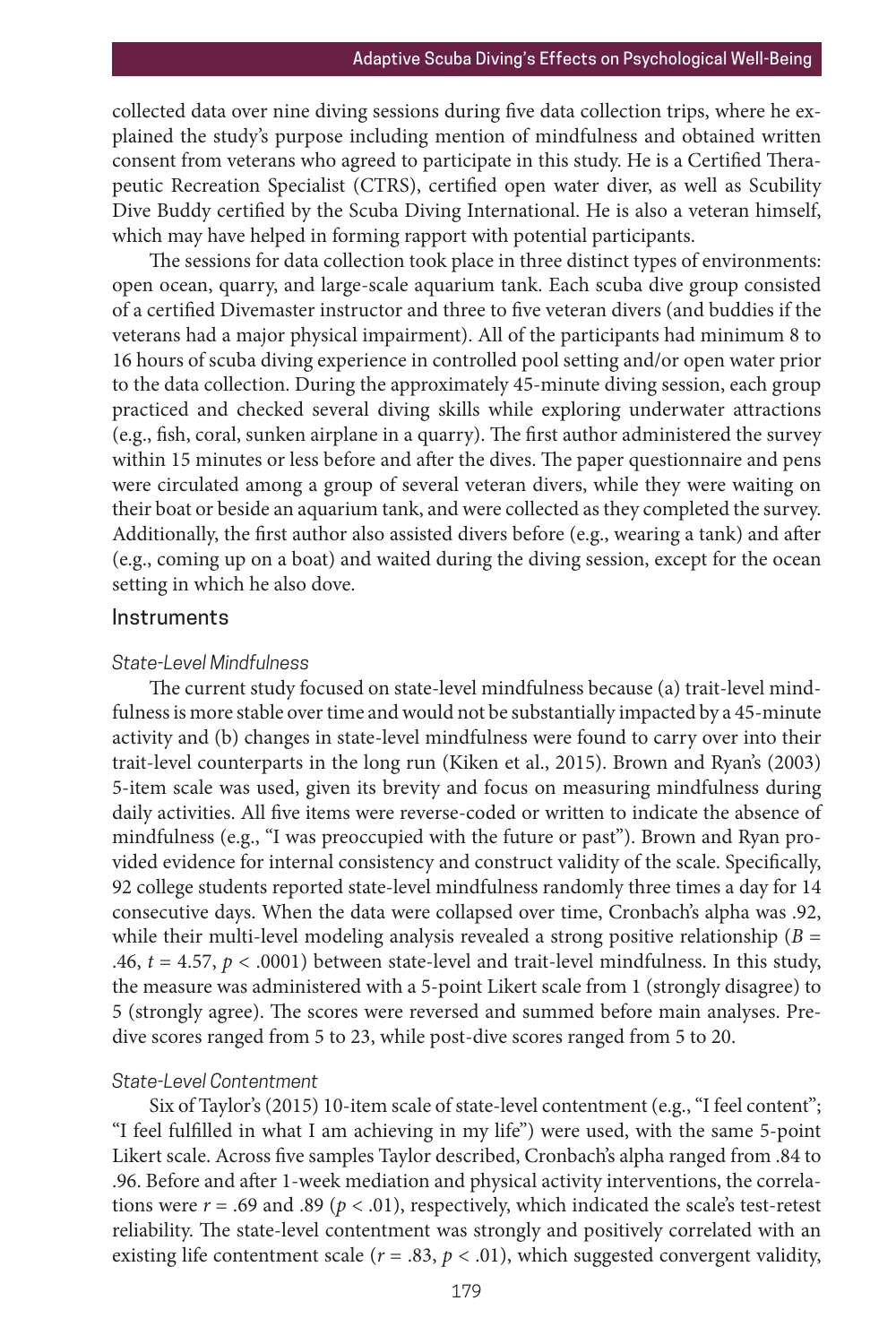**Table 1**

while its correlations with other related variables, such as mindfulness ( $r = .50$ ,  $p < .01$ ) and depression ( $r = -.64$ ,  $p < .01$ ) supported discriminant validity. In the current study, pre-dive scores ranged from 13 to 24, while post-dive scores ranged from 16 to 26.

# **Results**

# Descriptive Statistics and Preliminary Analyses

Table 1 summarizes the demographic characteristics of our sample. The vast majority of study participants were male (*n* = 25, 89.3%), which reflects the gender balance in the U.S. veteran population (Bialik, 2017). The majority was also Caucasian (*n* = 22, 78.6%), which is also congruent with the veteran population's characteristics (Bialik, 2017). The mean age was 45.58 years, ranging from 26 to 75. A sub-total of 16 veterans (57.1%) had a diagnosis of a mental health issue(s) (major depression, PTSD, and/ or anxiety disorder), while 11 people (39.3%) experienced a physical impairment(s) (SCI, traumatic brain injuries [TBI], and/or amputation). As to military branch, 11 were formerly affiliated with Army, followed by six with Air Force and another six with Marines.

*Demographic Characteristics of the Sample (N = 28)*

|                                              |                                             | $\boldsymbol{n}$ | $\%$ |
|----------------------------------------------|---------------------------------------------|------------------|------|
| Sex                                          | Male                                        | 25               | 89.3 |
|                                              | Female                                      | $\overline{c}$   | 7.1  |
|                                              | Not reported                                | 1                | 3.6  |
| Race                                         | Caucasian                                   | 22               | 78.6 |
|                                              | Other                                       | 4                | 14.3 |
|                                              | Not reported                                | $\overline{c}$   | 7.1  |
| Marital status                               | Single                                      |                  | 39.3 |
|                                              | Married                                     | 6                | 21.4 |
|                                              | Divorced/separated/widowed                  | 10               | 35.7 |
|                                              | Not reported                                | 1                | 3.6  |
| Mental health issues<br>(a subtotal of 16)   | Major depression                            | 11               | 39.3 |
|                                              | Posttraumatic stress disorder (PTSD)        |                  | 35.7 |
|                                              | Anxiety disorder                            | 9                | 32.1 |
| Physical health issues<br>(a subtotal of 11) | Spinal cord injuries (SCI)                  |                  | 32.1 |
|                                              | Traumatic brain injuries (TBI)              |                  | 7.1  |
|                                              | Amputation                                  | $\mathbf{1}$     | 3.6  |
| Military branch                              | Army                                        |                  | 39.3 |
|                                              | Air force                                   | 6                | 21.4 |
|                                              | Marines                                     | 6                | 21.4 |
|                                              | Other (i.e., Navy, National Guard/Reserves) | $\overline{4}$   | 14.3 |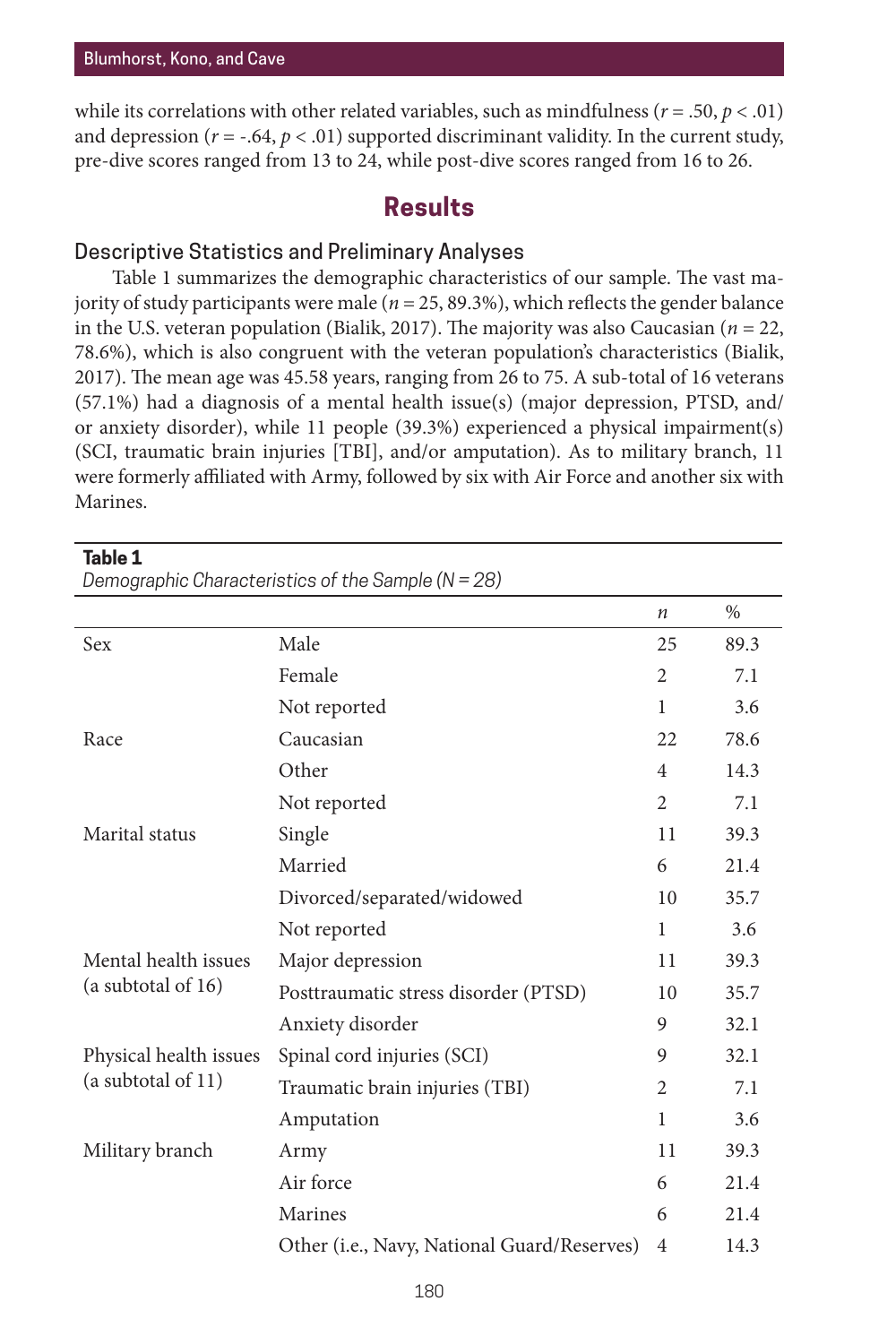# **Table 1 (cont.)**

| Not reported        |             | 3.6  |
|---------------------|-------------|------|
|                     | М           | SD.  |
| Age                 | 45.58 13.02 |      |
| Years of service    | 8.74        | 6.46 |
| Times of deployment | 2.76        | 4.10 |

*Note.* Participants could report multiple health issues, or comorbidity, and thus adding the numbers of each mental/physical health issue does not add up to the corresponding subtotal.

Cronbach's alpha coefficients for internal consistency were: .87 and .83 for preand post-dive mindfulness, and .85 and .74 for pre- and post-dive contentment, respectively. Two ANOVAs were conducted to examine if there were any differences in mindfulness or contentment level across the three diving settings (i.e., quarry, open ocean, large-scale aquarium tank). No difference was detected at .05 level, and thus we assumed the data's comparability across the settings. Shapiro-Wilk's tests revealed that the distributions of post-dive mindfulness and contentment scores were significantly and negatively skewed ( $p = .04$  and  $.01$ , respectively). Thus, non-parametric tests were utilized in the following main analyses.

#### Data Analyses

First, to test  $\mathrm{H}_{_{1}}$  and  $\mathrm{H}_{_{2}}$ , Wilcoxon's ranked-sign tests, or the non-parametric extension of dependent *t*-test, were applied to the entire sample. The results are shown in Table 2, under the rows of all sample. In terms of mindfulness, the post-dive mean (4.07) was significantly higher than the pre-dive mean (3.45),  $Z = -2.72$ ,  $p = .007$ ,  $r =$ -.36. Cohen (1992) recommended .14, .36, and .51 for cut-off points for small, medium, and large effects for *r*. Therefore, the effect of adaptive scuba diving on veterans' mindfulness was medium in size. With regard to contentment, the post-dive mean (4.46) was significantly higher than the pre-dive mean  $(3.60)$ ,  $Z = -4.08$ ,  $p < .001$ ,  $r = -.55$ . This qualified as a large-size effect. Second, to test  $\mathrm{H}_\mathfrak{z}$ , Spearman's  $\rho$  correlation analysis, or the non-parametric extension of Pearson's *r* correlation, was applied to changes in mindfulness and changes in contentment. These change scores were computed by subtracting pre-dive scores from post-dive scores. The resultant coefficient ρ was .60 (*p*  $<$  .001). Third, to test H<sub>4</sub>, our sample was divided into the following sub-samples: (a) 16 veterans with mental health issues (i.e., depression, PTSD, and/or anxiety disorder) and 12 others without mental health issues, and (b) 11 veterans with physical impairment (i.e., SCI, TBI, and/or amputation) and 17 others without physical impairment. Then, Wilcoxon's ranked-sign tests were performed again, and the results are summarized in Table 2. Overall, the significant increase in contentment was consistent across veterans who did have mental/physical health issues and those who did not. However, mindfulness significantly increased only among veterans with either mental or physical health issues. Moreover, among those with mental or physical issues, the effects were large  $(r = -.46$  and  $-.54$ , respectively).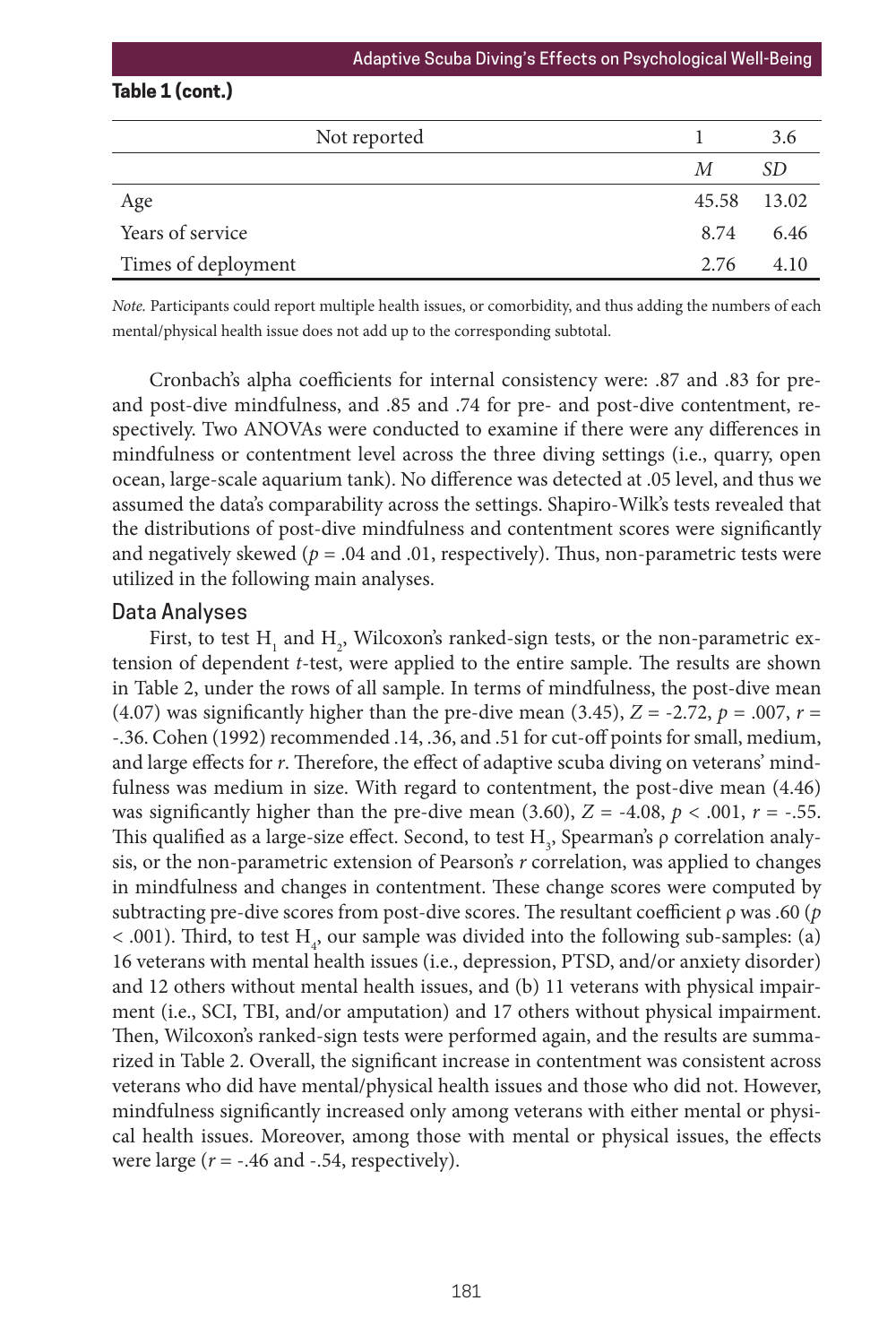## **Table 2**

*Results of Wilcoxon's Signed-Rank Tests*

|                            |                                            | Pre-<br>dive<br>$\cal M$ | Pre-<br>dive<br>SD <sub></sub> | Post-<br>dive<br>$\boldsymbol{M}$ | Post-<br>dive<br>SD <sub></sub> | Wilcoxson's<br>Ζ | $\mathcal{P}$ | r      |
|----------------------------|--------------------------------------------|--------------------------|--------------------------------|-----------------------------------|---------------------------------|------------------|---------------|--------|
| State-level<br>mindfulness | All sample                                 | 3.45                     | 1.04                           | 4.07                              | 0.74                            | $-2.72$          | .007          | $-.36$ |
|                            | Mental<br>impairment<br>$(n = 16)$         | 3.16                     | 1.10                           | 3.98                              | 0.75                            | $-2.60$          | .009          | $-.46$ |
|                            | No mental<br>impairment 3.88<br>$(n = 12)$ |                          | 0.79                           | 4.20                              | 0.75                            | $-1.08$          | .281          | $---$  |
|                            | Physical<br>impairment<br>$(n = 11)$       | 3.35                     | 1.03                           | 4.20                              | 0.69                            | $-2.52$          | .012          | $-.54$ |
|                            | No physical<br>impairment<br>$(n = 17)$    | 3.55                     | 1.05                           | 3.99                              | 0.78                            | $-1.44$          | .150          |        |
| State-level<br>contentment | All sample                                 | 3.60                     | 0.86                           | 4.46                              | 0.50                            | $-4.08$          | .000          | $-.55$ |
|                            | Mental<br>impairment 3.23<br>$(n = 16)$    |                          | 0.89                           | 4.39                              | 0.51                            | $-3.27$          | .001          | $-.58$ |
|                            | No mental<br>impairment<br>$(n = 12)$      | 4.10                     | 0.53                           | 4.56                              | 0.49                            | $-2.46$          | .014          | $-.50$ |
|                            | Physical<br>impairment<br>$(n = 11)$       | 3.53                     | 0.93                           | 4.52                              | 0.43                            | $-2.68$          | .007          | $-.57$ |
|                            | No physical<br>impairment<br>$(n = 17)$    | 3.65                     | 0.84                           | 4.42                              | 0.55                            | $-3.13$          | .002          | $-.54$ |

*Note.* Both mindfulness and contentment were measured by using a 5-point Likert scale.

# **Discussion**

The purpose of this study was to examine the effects of adaptive scuba diving on psychological well-being outcomes—state-level mindfulness and contentment among U.S. veterans. To this end, a one-group pretest-posttest evaluation was conducted with 28 veterans who participated in adaptive scuba diving. Below, each of the four hypotheses is discussed.

The first hypothesis  $\rm(H_{_{1}})$  stated that participating in adaptive scuba diving increases state-level mindfulness among veterans. With the entire sample, the post-dive mind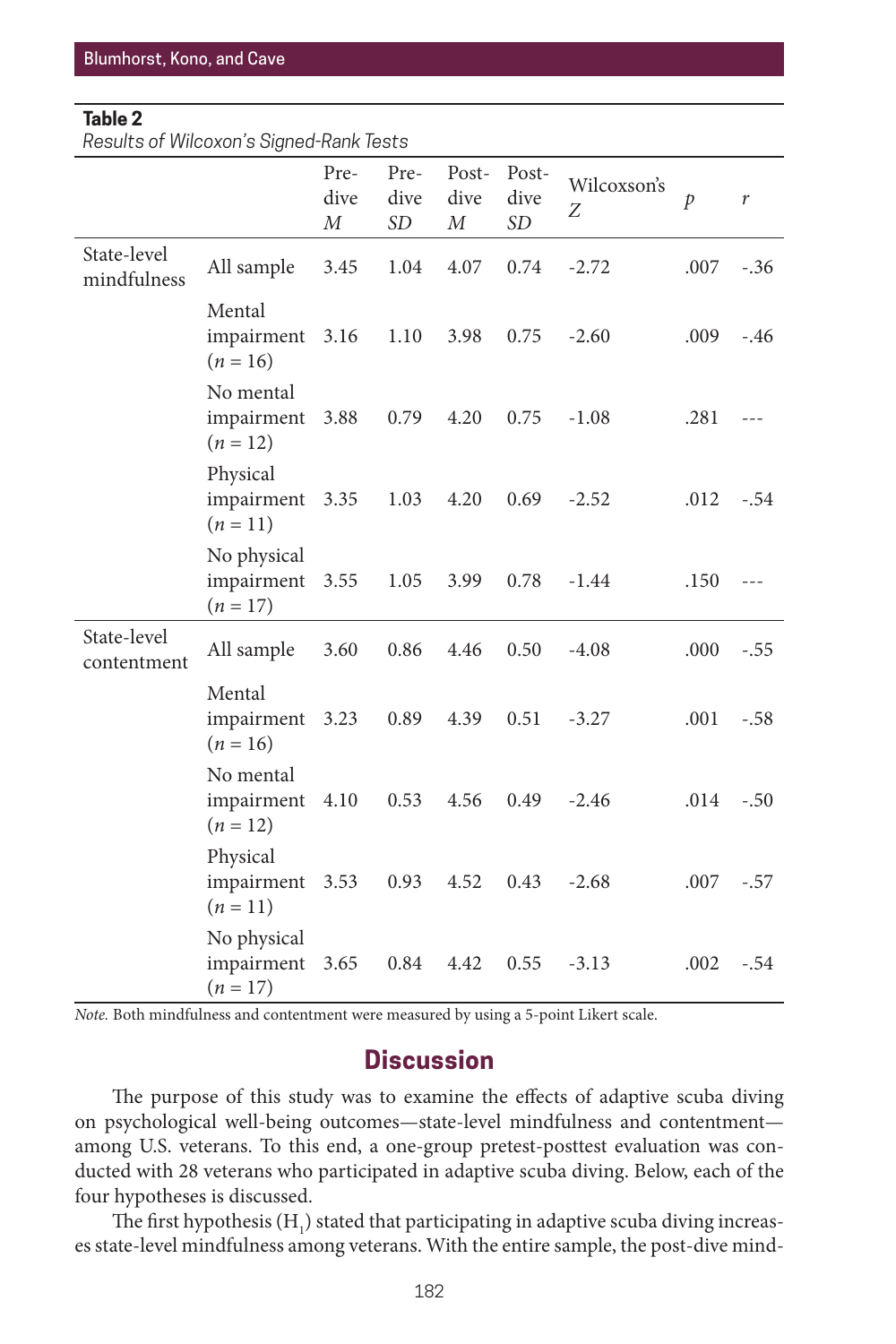fulness level was significantly higher than the pre-dive level. Thus,  $\mathrm{H_{_{1}}}$  was supported. This finding is consistent with past scuba diving studies (e.g., Benton et al., 2017; Dimmock, 2009; Morgan et al., 2019). In a non-veteran diver sample, Benton et al. also documented an increase in mindfulness, particularly non-judgmental acceptance aspect. Dimmock's qualitative study indicated that scuba diving and the underwater environment allowed divers to "unwind and think of nothing else except diving" (p. 288), which then resulted in enhanced mindfulness. It may be that the risks involved in scuba diving (Patkiewicz, 2015) made veteran divers surrender their urge to control their movement and environment and instead facilitated them to accept internal and external events. As the activity requires a high level of concentration, scuba diving may have functioned similarly to a focal object in meditative practices (e.g., candlelight, mantra).

The second hypothesis  $\rm(H_{2})$  posited that participating in adaptive scuba diving increases state-level contentment among veterans. With the whole sample, the post-dive contentment level was significantly higher than its pre-dive counterpart. Hence,  $\mathrm{H}_\mathrm{2}$  was supported. This result is congruent with past studies that detected outdoor recreation's positive influences on contentment among veterans (Anderson et al., 2018; Greenleaf & Roessger, 2017). The current study suggests scuba diving is another activity that has a similar effect. This may have to do with the fact that scuba diving requires a certain level of skills and thus completing it boosts one's sense of accomplishment. Moreover, the increase in contentment might be related to holistic benefits of scuba diving including physiological and social elements (Dimmock, 2009; Morgan et al., 2019), although this study did not measure these outcomes.

The third hypothesis  $(H_3)$  was that changes in state-level mindfulness through adaptive scuba diving are positively correlated with those in state-level contentment among veterans. The Spearman's correlation coefficient ρ was .60 and significant. Therefore,  $\text{H}_{\text{3}}$  was supported. This result is in line with Taylor's (2015) findings of the positive correlation between trait-level mindfulness and state-level contentment and meditation's positive effects on state-level contentment. Although limited in its causal implications, the current result lends credence to the argument that a higher level of mindfulness leads to an increase in contentment as mindful individuals are aware and appreciative of their everyday life experiences (Cordaro et al., 2016).

Lastly, the fourth hypothesis  $(H_4)$  predicated that the positive effects of adaptive scuba diving on state-level mindfulness and contentment are heightened among veterans with disabilities compared with their able-bodied counterparts. The analyses based on the sub-samples discerned that although contentment level increased similarly regardless of the presence or absence of mental/physical health issues, significant improvements in mindfulness were only present among veteran divers with mental or physical health issues. Thus,  $\text{H}_\text{4}$  was partially supported. This finding suggests that scuba diving may be a particularly effective intervention tool for veterans with disabilities, if a target outcome is mindfulness. It may be that veterans with disabilities have more evident ongoing issues (e.g., flashbacks due to PTSD, chronic pain related to SCI) for which scuba diving facilitates acceptance (Benton et al., 2017). Another possibility is that those with disabilities experience difficulties in taking their mind off of their symptoms, and thus scuba diving's effect on enhanced focus is particularly salient among these individuals (Dimmock, 2009).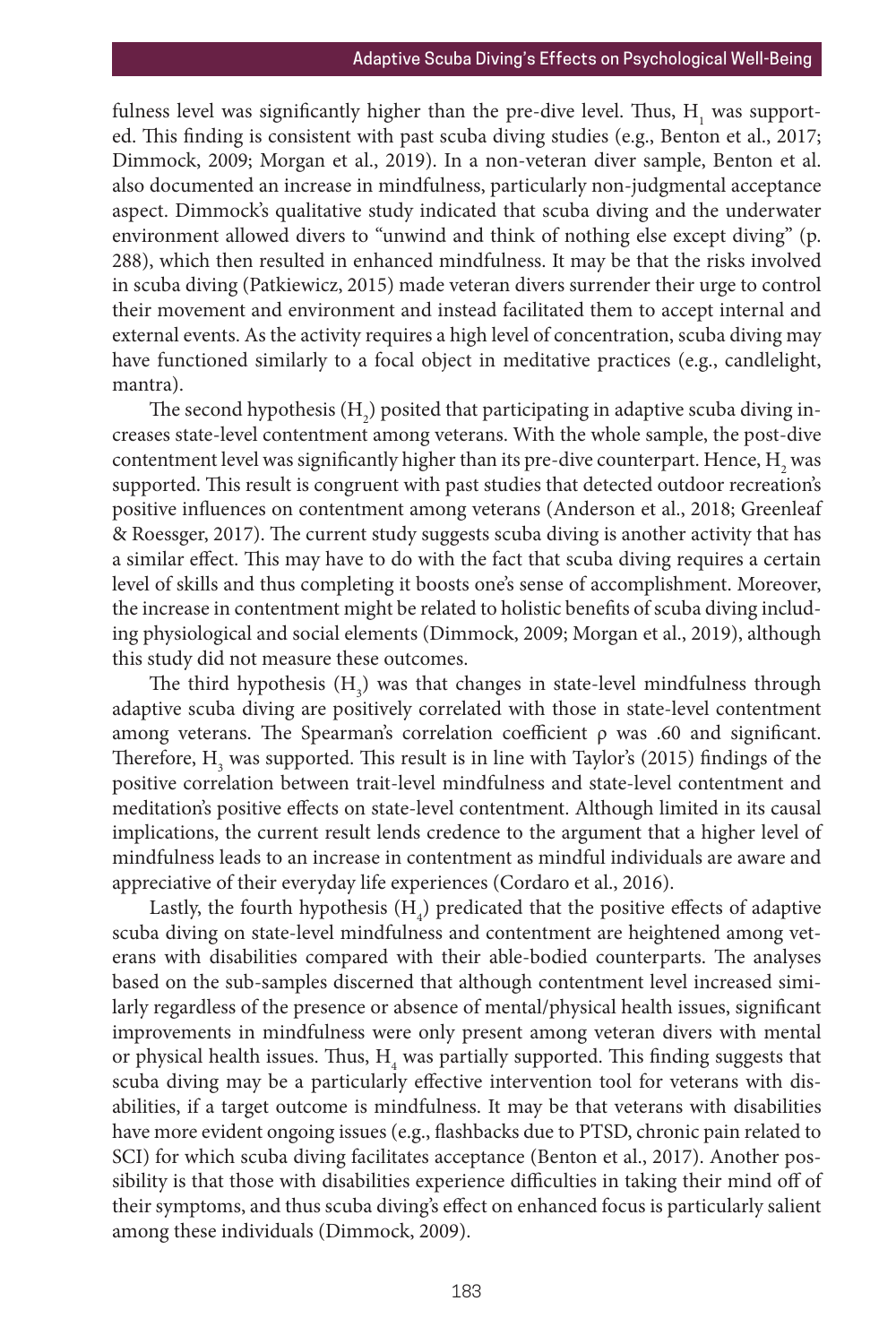## Implications for Therapeutic Recreation Practices and Research

Our findings indicate that adaptive scuba diving can be an effective treatment method for veterans with mental and physical health issues. Therapeutic recreation (TR) practitioners should consider this activity especially when their therapeutic goal is psychological. Given that mindfulness practices have been increasingly used within the veteran population (Boyd et al., 2018), TR practitioners should advocate for and document scuba diving's unique roles. For example, if TR practitioners identify that their veteran clients are interested in scuba diving and the activity may serve their therapeutic purposes, they should contact adaptive scuba diving organizations to explore upcoming programs and diving trips. Once TR practitioners' evaluation corroborates the therapeutic effects of adaptive scuba diving among their clientele, they should obtain information regarding more diving opportunities and share it with their other clients. When rapport is established between TR practitioners and a scuba organization, TR experts may be able to assist in the assessment, planning, and evaluation processes that seem to remain lacking in adaptive scuba diving programs. This includes introducing valid measures of health outcomes and clearly documenting therapeutic goals and corresponding interventions. Comprehensive evaluation could help TR practitioners and the scuba organization pinpoint especially therapeutic aspects of this activity, depending on outcomes of interest (e.g., aesthetic underwater environment for mental health issues). This knowledge may allow TR practitioners and researchers to identify viable experimental control treatments (e.g., watching underwater scenes with 3D goggles).

Another important implication for TR practice is the possible synergistic effect between mindfulness and scuba diving. TR practitioners should consider adding mindfulness techniques to adaptive scuba diving procedures. For instance, mindful breathing (Colgan et al., 2016) can be implemented immediately before and after scuba diving sessions. This would involve breathing deeply and slowly while directing attention to breathing sensations and accepting on-going emotions and thoughts. Body scanning (Colgan et al., 2016) may be also effective within the scuba diving context. This could be done by attending to bodily sensations in each part of body (e.g., foot to thigh to trunk) and redirecting their attention to these sensations if one is distracted. These mindful techniques improve divers' underwater experiences. For instance, mindful breathing could lead to deeper, steady breathing through a regulator, while body scanning might help divers redirect their attention to cold-water sensations when their focus is lost.

We recommend that future researchers use different control activities (e.g., snorkeling, above-ground exercise, watching underwater environment on a screen) to discern what aspects of scuba diving experience have positive psychological effects. Future studies should also expand their measurements to physiological (e.g., heart rate, hormone level) and social (e.g., camaraderie, trust) variables. Longitudinal studies can clarify how long it takes for the psychological and other effects of scuba diving to wear off. Moreover, longitudinal studies that involve multiple diving sessions will help examine if changes in state-level variables due to scuba diving carry over into changes in trait-level variables. It would be also interesting to examine how veterans from different military backgrounds might respond differently to scuba diving interventions. For instance, those with the marine background may feel more at ease under water due to their training, or anxious because of their traumatic experiences.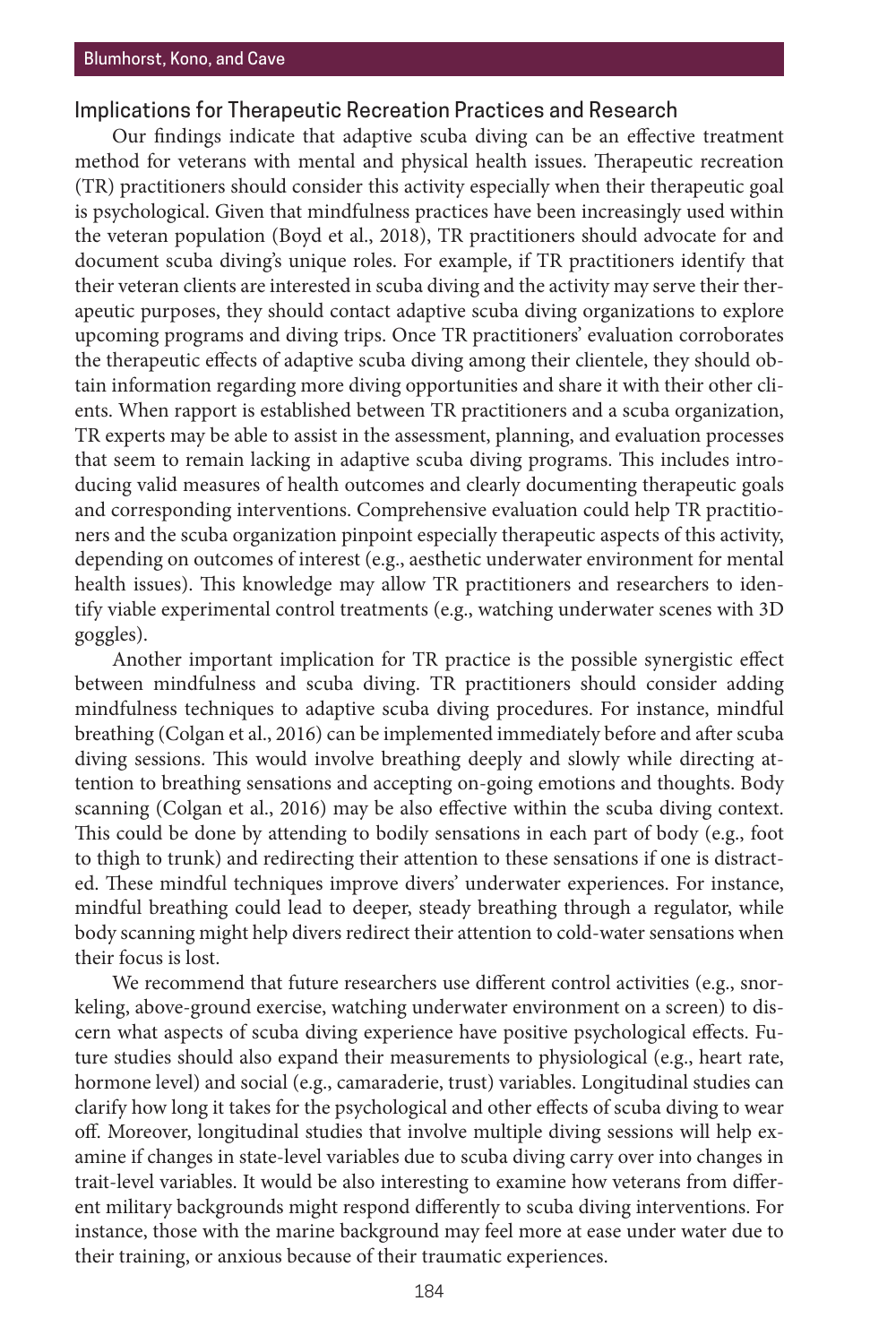# Limitations

Despite these contributions, the current study was limited in several important aspects. First, as noted earlier, the one-group pretest-posttest design (Riddick & Russell, 2015) did not include any control group. Thus, the causality among the studied variables should be examined through more rigorous experimental designs. Second, although the current sample size of 28 was substantially larger than that of the preceding study by Morgan et al. (2019), studies with larger samples and future systematic reviews are necessary to determine the generalizability of the current findings. Third, this study measured mindfulness and contentment only immediately before and after a diving session, and thus it remains unknown how sustainable the observed changes are. Fourth, also noteworthy is that although only six out of 10 contentment scale items by Taylor (2015) were used in this study, which could have limited the content validity of the measure. Fifth, generalization of the findings beyond the current research contexts (e.g., U.S. military) should be done with caution.

# **Conclusion**

The purpose of this study was to examine the effects of adaptive scuba diving on psychological well-being outcomes—state-level mindfulness and contentment among U.S. veterans. The results supported the hypotheses that participating in adaptive scuba diving increases state-level mindfulness and contentment among veterans, changes in mindfulness and contentment through scuba diving are positively correlated with each other, and the positive effect of adaptive scuba diving on mindfulness is heightened among veterans with disabilities compared with their able-bodied counterparts. These results serve as evidence for diving-based TR that targets veterans' psychological well-being. The findings also indicate the potential synergistic effect between scuba diving, mindfulness, and contentment.

Veterans face myriad mental health issues (e.g., Seal et al., 2009). As traditional psychiatric treatments have limitations (Hoge et al., 2004), it is crucial that we research and practice alternative methods, including TR (van Puymbroeck & Lundberg, 2011). Although our study and several others have suggested the promising potential of TR for this population, many activities remain understudied. We hope that the current study contributes to the growing awareness of mental health issues among veterans in the TR field.

# **References**

- Anderson, C. L., Monroy, M., & Keltner, D. (2018). Awe in nature heals: Evidence from military veterans, at-risk youth, and college students. *Emotion, 18*(8), 1195–1202.
- Anderson, L. S., & Heyne, L. A. (2016). Flourishing through leisure and the upward spiral theory of lifestyle change. *Therapeutic Recreation Journal, 50*(2), 118–137.
- Beneton, F., Michoud, G., Coulange, M., Laine, N., Ramdani, C., Borgnetta, M., Breton, P., Guieu, R., Rostain, J. C., & Trousselard, M. (2017). Recreational diving practice for stress management: An exploratory trial. *Frontiers in Psychology, 8*, 1–7.
- Bialik, K. (2017, November 10). The changing face of America's veteran population. https://www.pewresearch.org/fact-tank/2017/11/10/the-changing-face-of-americas-veteran-population/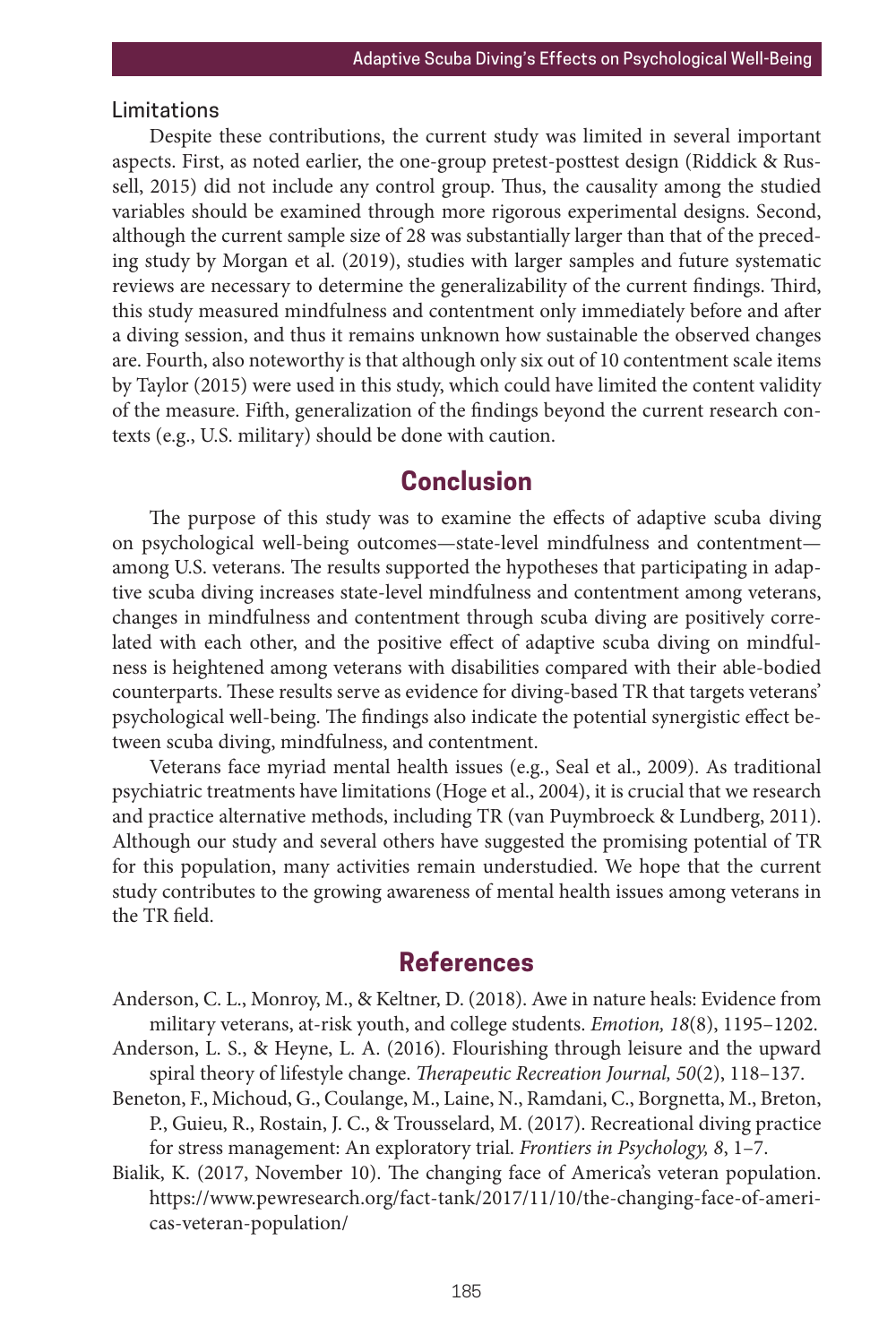- Bormann, J. E., Oman, D., Walter, K. H., & Johnson, B. D. (2014). Mindful attention increases and mediates psychological outcomes following mantram repetition practice in veterans with posttraumatic stress disorder. *Medical Care, 52*, S13–S18.
- Boyd, J. E., Lanius, R. A., & McKinnon, M. C. (2018). Mindfulness-based treatments for posttraumatic stress disorder: A review of the treatment literature and neurobiological evidence. *Journal of Psychiatry & Neuroscience, 43*(1), 7–25.
- Bradley, R., Greene, J., Russ, E., Dutra, L., & Westen, D. (2005). A multidimensional meta-analysis of psychotherapy for PTSD. *American Journal of Psychiatry, 162*(2), 214–227.
- Brown, K. W., & Ryan, R. M. (2003). The benefits of being present: Mindfulness and its role in psychological well-being. *Journal of Personality and Social Psychology, 84*(4), 822-848.
- Cohen, J. (1992). A power primer. *Psychological Bulletin, 112*(1), 155–159.
- Colgan, D. D., Wahbeh, H., Pleet, M., Besler, K., & Christopher, M. (2016). A qualitative study of mindfulness among veterans with posttraumatic stress disorder: Practices differentially affect symptoms, aspects of well-being, and potential mechanisms of action. *Journal of Evidence-Based Complementary & Alternative Medicine, 22*, 482–493.
- Cordaro, D. T., Brackett, M., Glass, L., & Anderson, C. L. (2016). Contentment: Perceived completeness across cultures and traditions. *Review of General Psychology, 20*(3), 221–235.
- Dimmock, K. (2009). Finding comfort in adventure: Experiences of recreational SCU-BA divers. *Leisure Studies, 28*(3), 279–295.
- Dustin, D., Bricker, N., Arave, J., Wall, W., & West, G. (2011). The promise of river running as a therapeutic medium for veterans coping with posttraumatic stress disorder. *Therapeutic Recreation Journal, 45*(4), 326–340.
- Fuchs, G., Reichel, A., & Shani, A. (2016). Scuba divers: The thrill of risk or the search for tranquility. *Tourism Recreation Research, 41*(2), 145–156.
- Greenleaf, A. T., & Roessger, K. M. (2017). Effectiveness of care farming on veterans' life satisfaction, optimism, and perceived loneliness. *The Journal of Humanistic Counseling, 56*(2), 86–110.
- Hoge, C. W., Castro, C. A., Messer, S. C., McGurk, D., Cotting, D. I., & Koffman, R. L. (2004). Combat duty in Iraq and Afghanistan, mental health problems, and barriers to care. *New England Journal of Medicine, 351*(1), 13–22.
- Hoge, C. W., Grossman, S. H., Auchterlonie, J. L., Riviere, L. A., Milliken, C. S., & Wilk, J. E. (2014). PTSD treatment for soldiers after combat deployment: Low utilization of mental health care and reasons for dropout. *Psychiatric Services, 65*(8), 997–1004.
- Hoge, C. W., Terhakopian, A., Castro, C. A., Messer, S. C., & Engel, C. C. (2007). Association of posttraumatic stress disorder with somatic symptoms, health care visits, and absenteeism among Iraq war veterans. *American Journal of Psychiatry, 164*(1), 150–153.
- Hood, C. D., & Carruthers, C. P. (2016). Strengths-based TR program development using the Leisure and Well-Being Model: Translating theory into practice. *Therapeutic Recreation Journal, 50*(1), 4–20.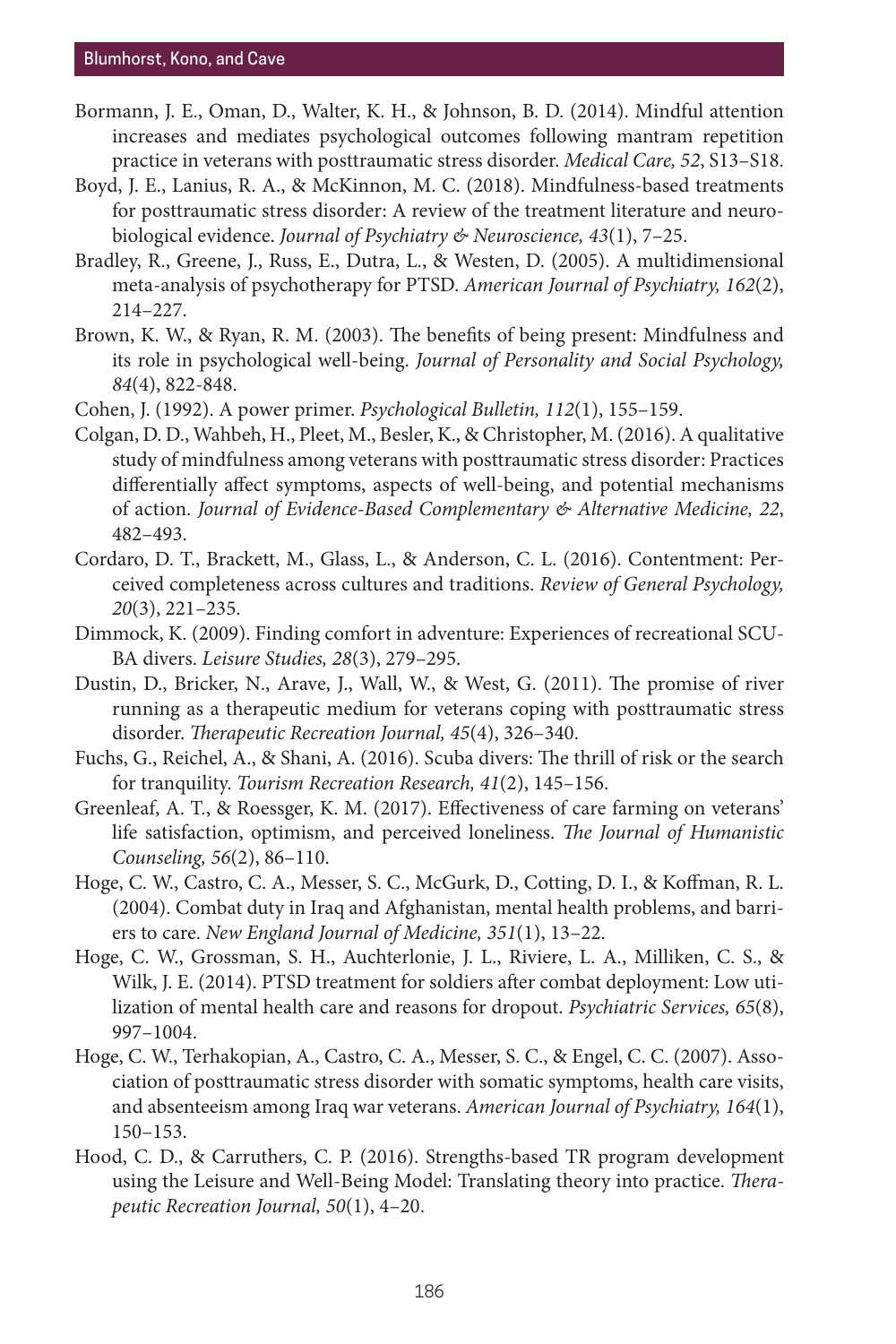- Kearney, D. J., Simpson, T. L., Malte, C. A., Felleman, B., Martinez, M. E., & Hunt, S. C. (2016). Mindfulness-based stress reduction in addition to usual care is associated with improvements in pain, fatigue, and cognitive failures among veterans with gulf war illness. *The American Journal of Medicine, 129*, 204–214.
- Kiken, L. G., Garland, E. L., Bluth, K., Palsson, O. S., & Gaylord, S. A. (2015). From a state to a trait: Trajectories of state mindfulness in meditation during intervention predict changes in trait mindfulness. *Personality and Individual Differences, 81*, 41–46.
- Lundberg, N., Taniguchi, S., McGovern, R., & Smith, S. (2016). Female veterans' involvement in outdoor sports and recreation: A theoretical sample of recreation opportunity structures. *Therapeutic Recreation Journal, 48*(5), 413–430.
- Marchand, W. R. (2014). Neural mechanisms of mindfulness and meditation: Evidence from neuroimaging studies. *World Journal of Radiology, 6,* 471–479.
- Miller, A. M. (2014, September 15). People with paralysis explore therapeutic effects of scuba diving. *The Washington Post*. https://wapo.st/2S5jiDz
- Morgan, A., Sinclair, H., Tan, A., Thomas, E., & Castle, R. (2019). Can scuba diving offer therapeutic benefit to military veterans experiencing physical and psychological injuries as a result of combat? A service evaluation of Deptherapy UK. *Disability and Rehabilitation, 41*(23), 2832–2840.
- National Institute of Mental Health. (2019). Statistics. https://www.nimh.nih.gov/ health/statistics/mental-illness.shtml
- Patkiewicz, J. (2015). The specificity of diving of the disabled. *Physiotherapy, 23*(3), 34–39.
- Patten, M. L. (2012). *Understanding research methods: An overview of the essentials* (8th ed.). Pyrczak.
- Polusny, M. A., Erbes, C. R., Thuras, P., Moran, A., Lamberty, G. J., Collins, R. C., Rodman, J. L., & Lim, K. O. (2015). Mindfulness-based stress reduction for posttraumatic stress disorder among veterans: A randomized clinical trial. *JAMA, 314*(5), 456–465.
- Riddick, C. C., & Russell, R. V. (2015). *Research methods: How to conduct research in recreation, parks, sport, and tourism* (3rd ed.). Sagamore.
- Schottenbauer, M. A., Glass, C. R., Arnkoff, D. B., Tendick, V., & Gray, S. H. (2008). Nonresponse and dropout rates in outcome studies on PTSD: Review and methodological considerations. *Psychiatry: Interpersonal and Biological Processes, 71*(2), 134–168.
- Seal, K. H., Metzler, T. J., Gima, K. S., Bertenthal, D., Maguen, S., & Marmar, C. R. (2009). Trends and risk factors for mental health diagnoses among Iraq and Afghanistan veterans using Department of Veterans Affairs health care, 2002–2008. *American Journal of Public Health, 99*(9), 1651–1658.
- Segal, M. W., & Lane, M. D. (2016). Conceptual model of military women's life events and well-being. *Military Medicine, 181*(S1), 12–19.
- Stephenson, K. R., Simpson, T. L., Martinez, M. E., & Kearney, D. J. (2017). Changes in mindfulness and posttraumatic stress disorder symptoms among veterans enrolled in mindfulness-based stress reduction. *Journal of Clinical Psychology, 73*(3), 201–217.
- Strandvad, S. M. (2018). Under water and into yourself: Emotional experiences of freediving contact information. *Emotion, Space and Society, 27*, 52–59.